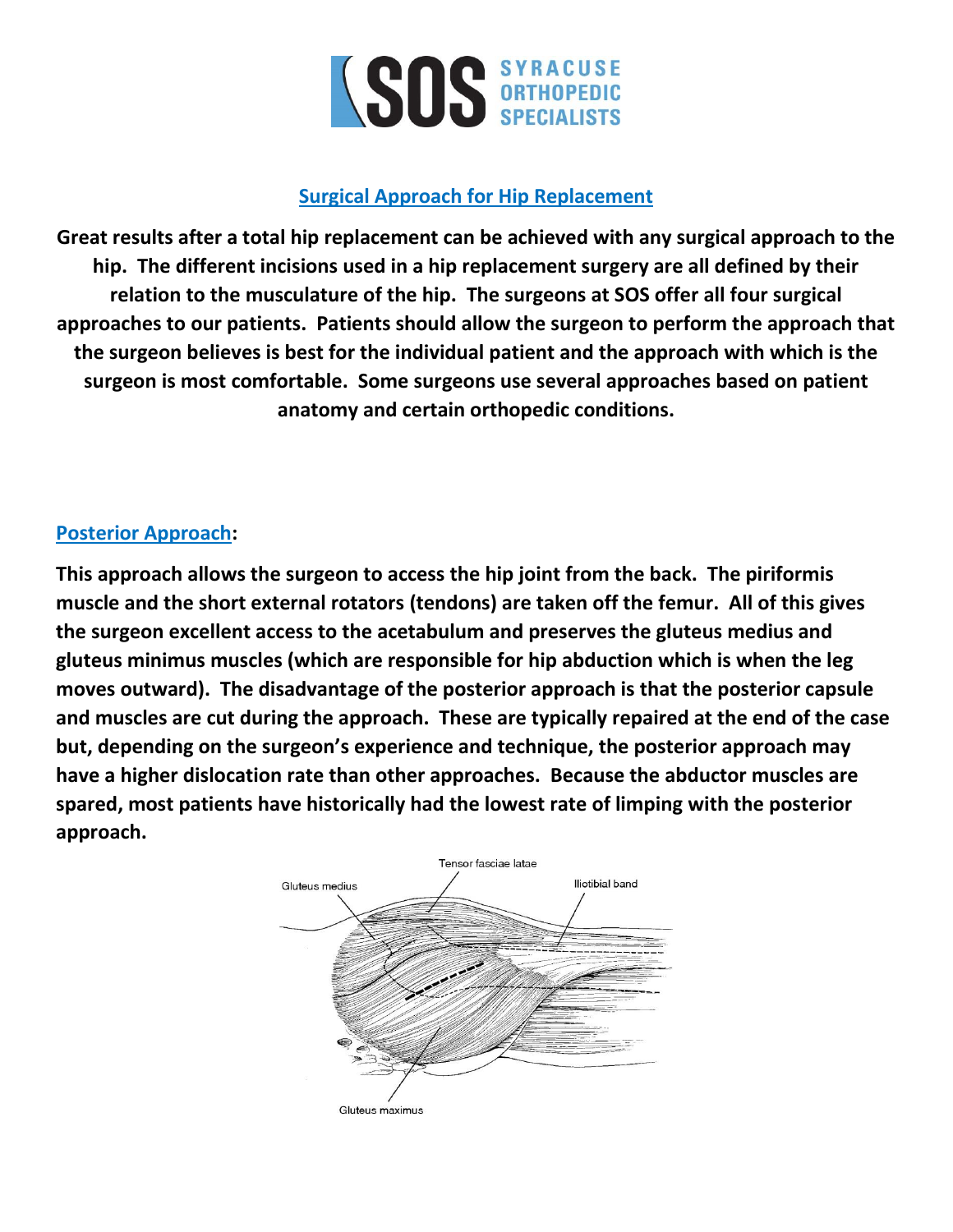# **Lateral Approach:**

**In the lateral approach, the hip abductors (gluteus medius and gluteus minimus) are elevated and partially released, to provide access to the joint. The posterior capsule and ligament are left intact, reducing the risk for dislocation.**



#### **Direct Anterior Approach:**

**The anterior approach accesses the joint from the front. The posterior capsule and muscles are not cut. This approach allows the surgeon to work between the muscles without detaching them from the femur. Many believe that keeping these muscles intact helps. Promote rapid mobilization and reduced postoperative discomfort.**